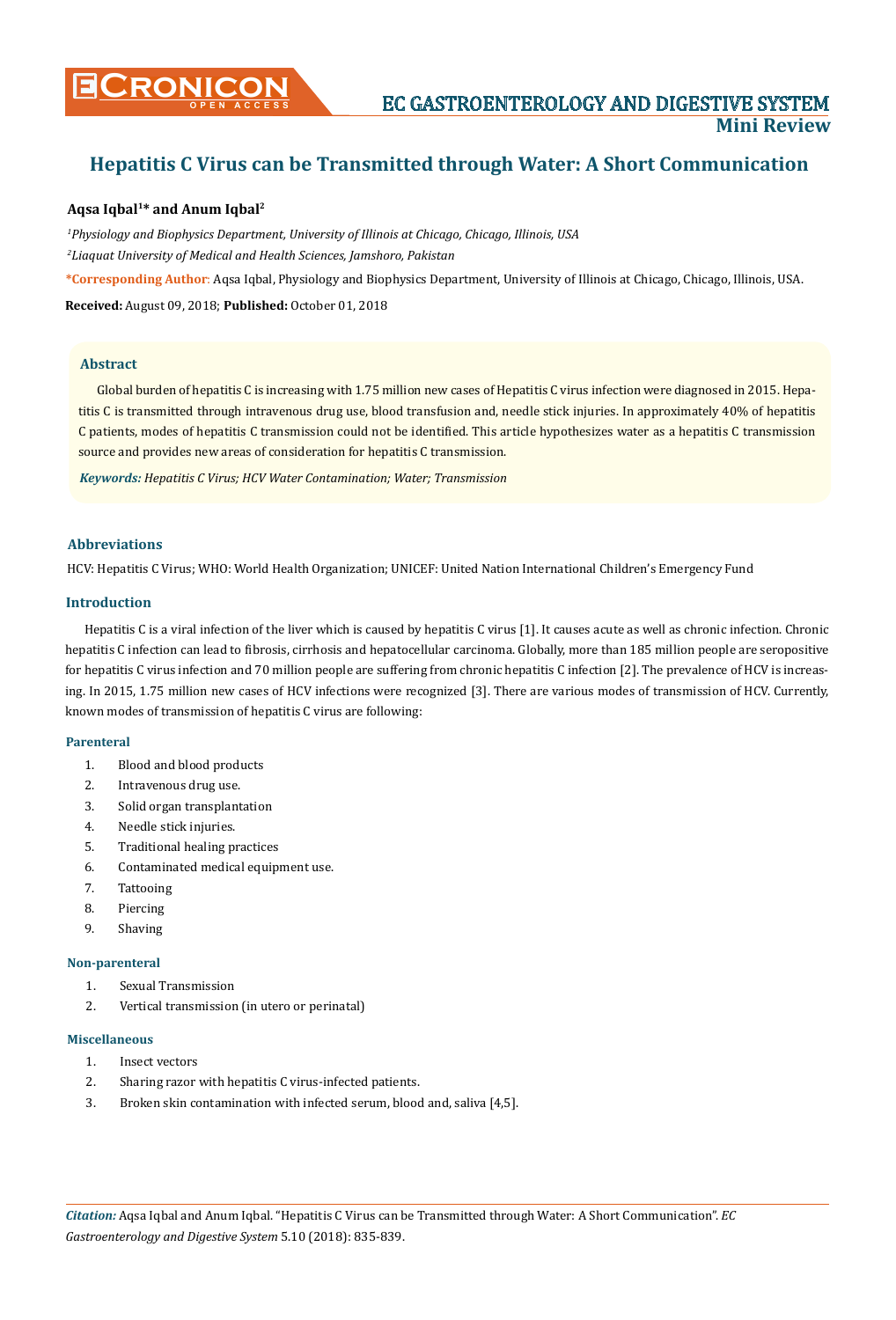Besides all these, in about 40% of cases, modes of HCV transmission could not be identified [6]. In order to prevent new cases of HCV, new modes of transmission other than above mentioned should be sought. This is a hypothetical short communication which diverts our attention towards considering water as source of HCV transmission in the light of HCV data extracted from systemic review and water, sanitation and hygiene data from WHO and considering the finding that HCV can survive in water for weeks [4].

#### **Contamination of Water with HCV**

Hepatitis A and E have long been known to be transmitted through feco-oral route. HCV is never found to be transmitted through water. Water is well known for transmitting various bacterial and viral infections [7]. Diseases caused by contaminated water is a major public health problem. According to WHO, 423 million people use water from unprotected wells and springs and 159 million people rely on untreated surface water which includes streams, lakes, ponds, channels and irrigation system. These water resources can also get exposed to the hepatitis C virus (HCV) [3]. Recently, Hepatitis C virus has been studied to survive in water for up to 3 weeks which make it susceptible to be transmitted through water [4]. Possible ways through which HCV can contaminate community water resources are:

- 1. Spitting HCV contaminated saliva in community water resources.
- 2. Exposure of community water resources to HCV contaminate blood.
- 3. Leakage of HCV contaminated sewage into community water resources.
- 4. Collecting water from community water resources with contaminated containers.

Hepatitis C virus has been detected in saliva of hepatitis C virus carriers as well as in salivary gland tissues. Occult mouth bleeding and tooth brush sharing can cause HCV to enter into saliva. Cases of hepatitis C virus transmission from human bite have also been reported [8,9]. Spitting saliva publicly is a habit and common practice in some countries [10]. If HCV contaminated saliva enter into community water resources which are not regularly or properly treated, those water resources can become the reservoir of HCV and cause HCV transmission in a large number of people.

HCV contaminated blood can also expose unprotected wells, springs and surface water to HCV. If a person with HCV gets injured while collecting water from community water resources and blood seeps out of their wounds, community water can become a reservoir of HCV if remain untreated or improperly treated.

HCV patients with hematuria, bleeding per rectum and menstruation can cause HCV contamination of sewage water. If contaminated sewage water gets leaked into community water resources, they will become HCV reservoir.

HCV was studied to survive in water bottles and container even after cleaning especially to plastic and aluminum bottles [4]. If HCV contaminated water bottles or containers are used to collect water from the community water source, they can contaminate the community water resources.

#### **Contamination of Water with HCV**

HCV can be transmitted through the following ways:

- 1. When normal individuals with open wounds, broken skin and, skin ulcers are exposed to contaminated water for example during swimming in surface water and amusement parks.
- 2. When people with mouth ulcers, mucosal abrasion, gingivitis, tonsillitis, cheek bites, tongue bites, mouth sores and other gastrointestinal problems drink HCV contaminated water, they can acquire HCV infection.

Betel nuts are masticatory substances that are customary in several countries [11]. Betel nuts due to their hard consistency traumatize oral mucosa which renders mucosal vessel open and subject to HCV exposure.

#### **Data**

HCV data (2015) were obtained from the systemic review published in 2016 which described the global burden of HCV. Data for drinking water, sanitation and hygiene (2015) were obtained from UNICEF drinking water sanitation, and hygiene database [12] [https://data.](https://data.unicef.org/topic/water-and-sanitation/drinking-water/) [unicef.org/topic/water-and-sanitation/drinking-water/.](https://data.unicef.org/topic/water-and-sanitation/drinking-water/)

836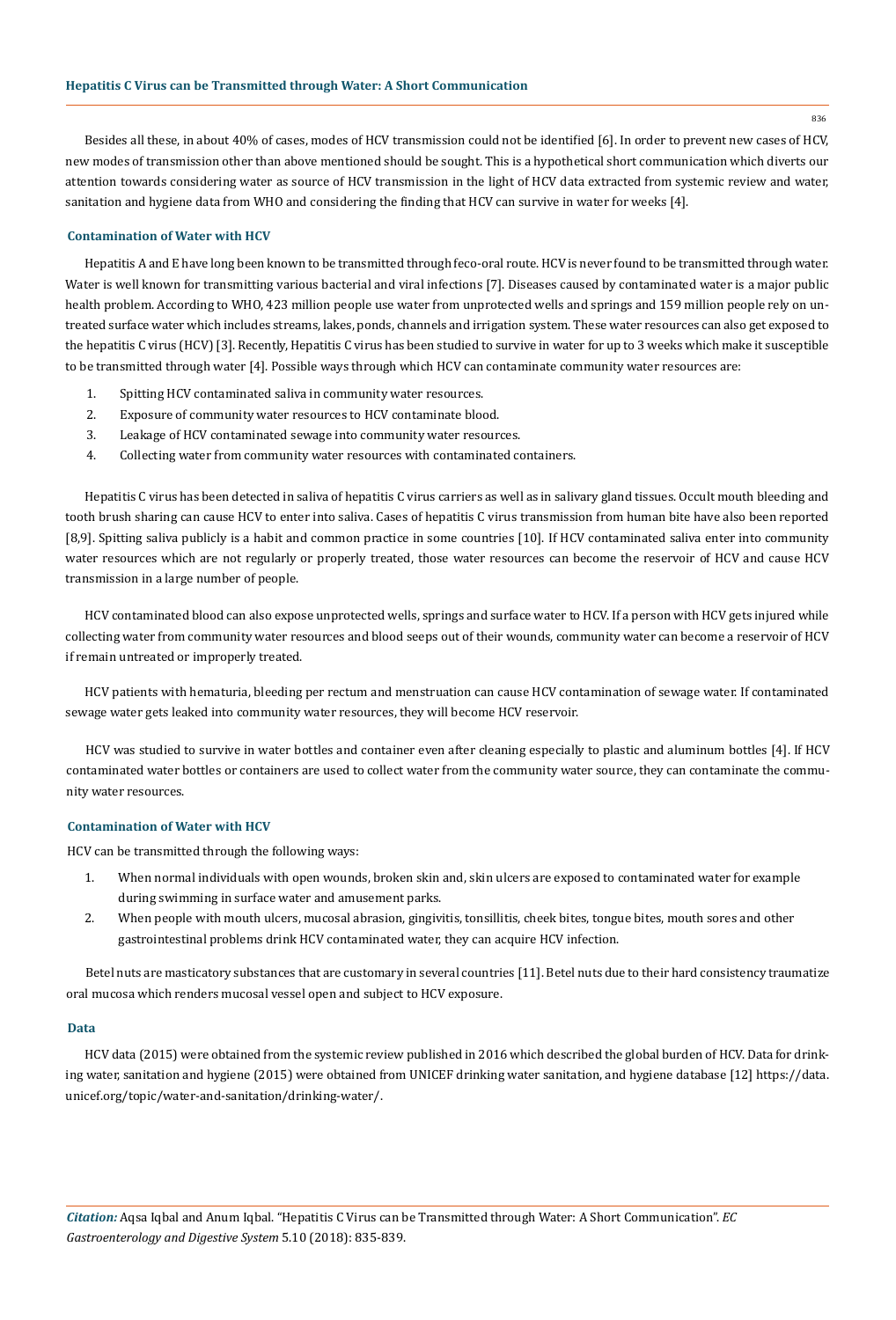Countries with highest and lowest incidence of chronic HCV infection are shown in figure 1 and 2 respectively. China, India, and Pakistan carry the highest burden of HCV infection.



*Figure 1: Possible Mechanism of HCV transmission through water.*



*Citation:* Aqsa Iqbal and Anum Iqbal. "Hepatitis C Virus can be Transmitted through Water: A Short Communication". *EC Gastroenterology and Digestive System* 5.10 (2018): 835-839.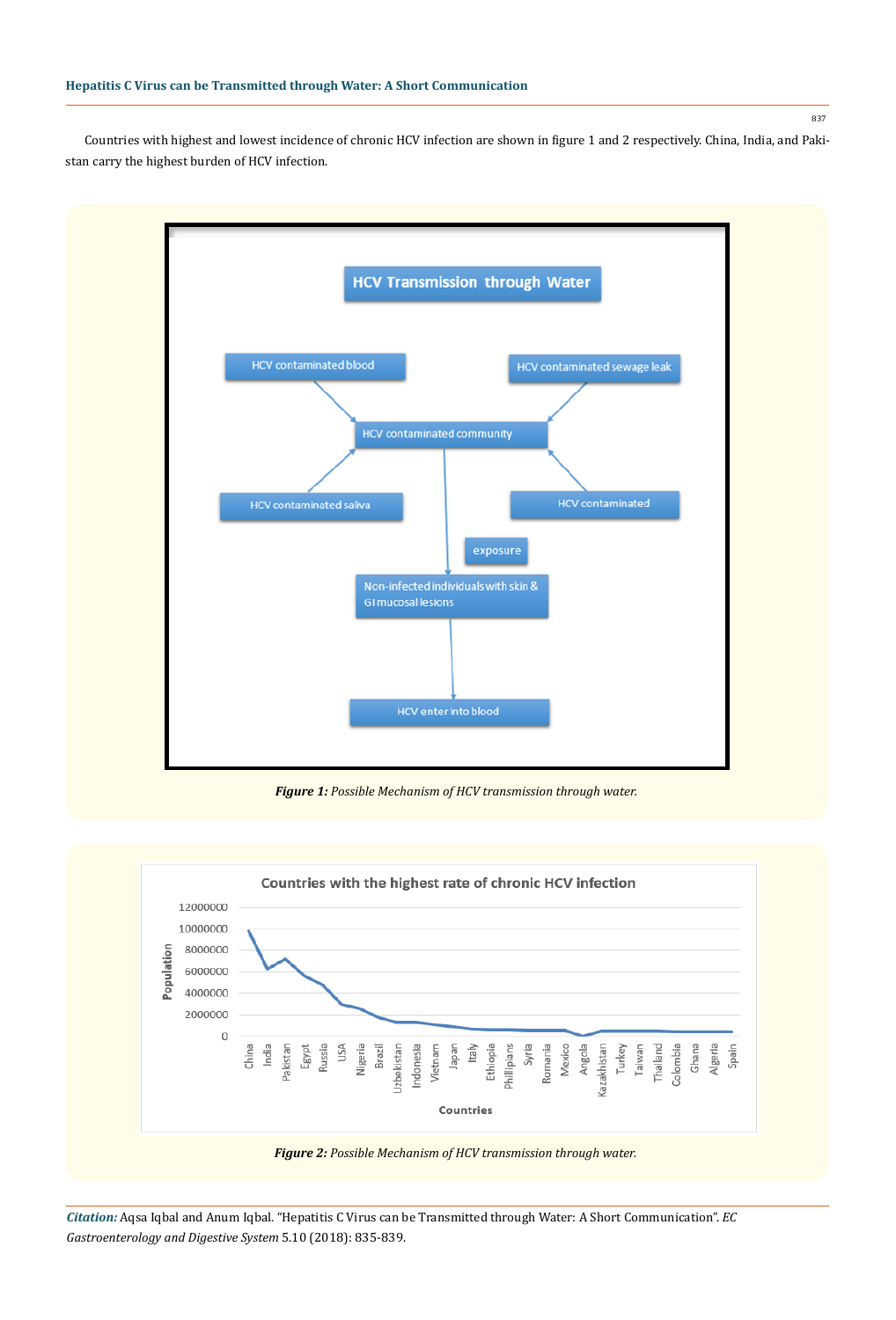



*Figure 3: Countries with the lowest prevalence of chronic HCV infection [13].*



*Figure 4: Comparison of unimproved drinking water source in countries with the highest and the lowest number of HCV infection [12-14].*

Comparison of data on unimproved drinking water from countries with the highest and lowest number of chronic HCV infection depict unimproved drinking water use is higher in countries with a high prevalence of HCV infection. Unimproved or unsafe drinking water use is also found in countries with the lowest HCV number. However, this could be explained by the fact that while considering HCV transmission through water several factors need to be considered. Special attention should be given to countries with higher number of chronic HCV infection, a higher unimproved drinking water use and factors of mouth ulceration and trauma are present as compared to countries with a lower number of chronic HCV infection, unimproved drinking water use and factors for mouth or skin ulceration.

### **Limitations**

Limited data accessibility and no previous case of HCV transmission of water are two major limitations. This is a hypothetical paper which diverts attention to consider water as a possible source of HCV transmission.